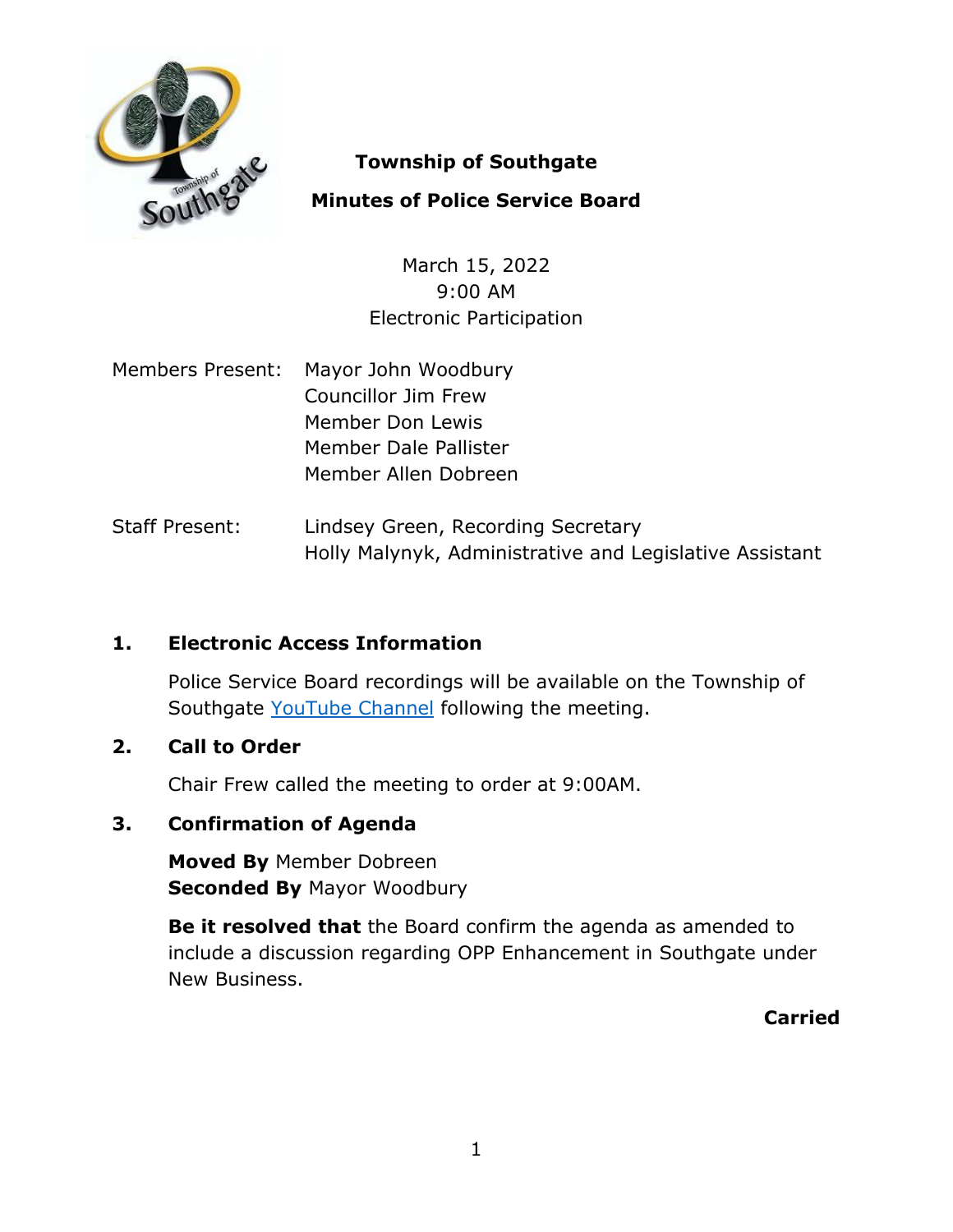## **4. Declaration of Pecuniary Interest**

No one declared a pecuniary interest to any item on the agenda.

### **5. Adoption of Minutes**

**Moved By** Member Lewis **Seconded By** Mayor Woodbury

**Be it resolved that** the Board approve the minutes from the January 18, 2022, Police Service Board meeting as presented.

### **Carried**

### **6. Business Arising**

None.

## **7. Detachment Commander's Report**

**Moved By** Member Lewis **Seconded By** Mayor Woodbury

**Be it resolved that** the Detachment Commander's Report be received for information.

### **Carried**

### **8. Correspondence**

**Moved By** Member Dobreen **Seconded By** Member Pallister

**Be it resolved that** the Board receive the items of correspondence as information.

**Carried**

- **8.1 Ministry of Solicitor General - Amendments to the Police Record Checks Reform Act - received Jan 20, 22**
- **8.2 TIPSTER Magazine - Winter 2022 Issue**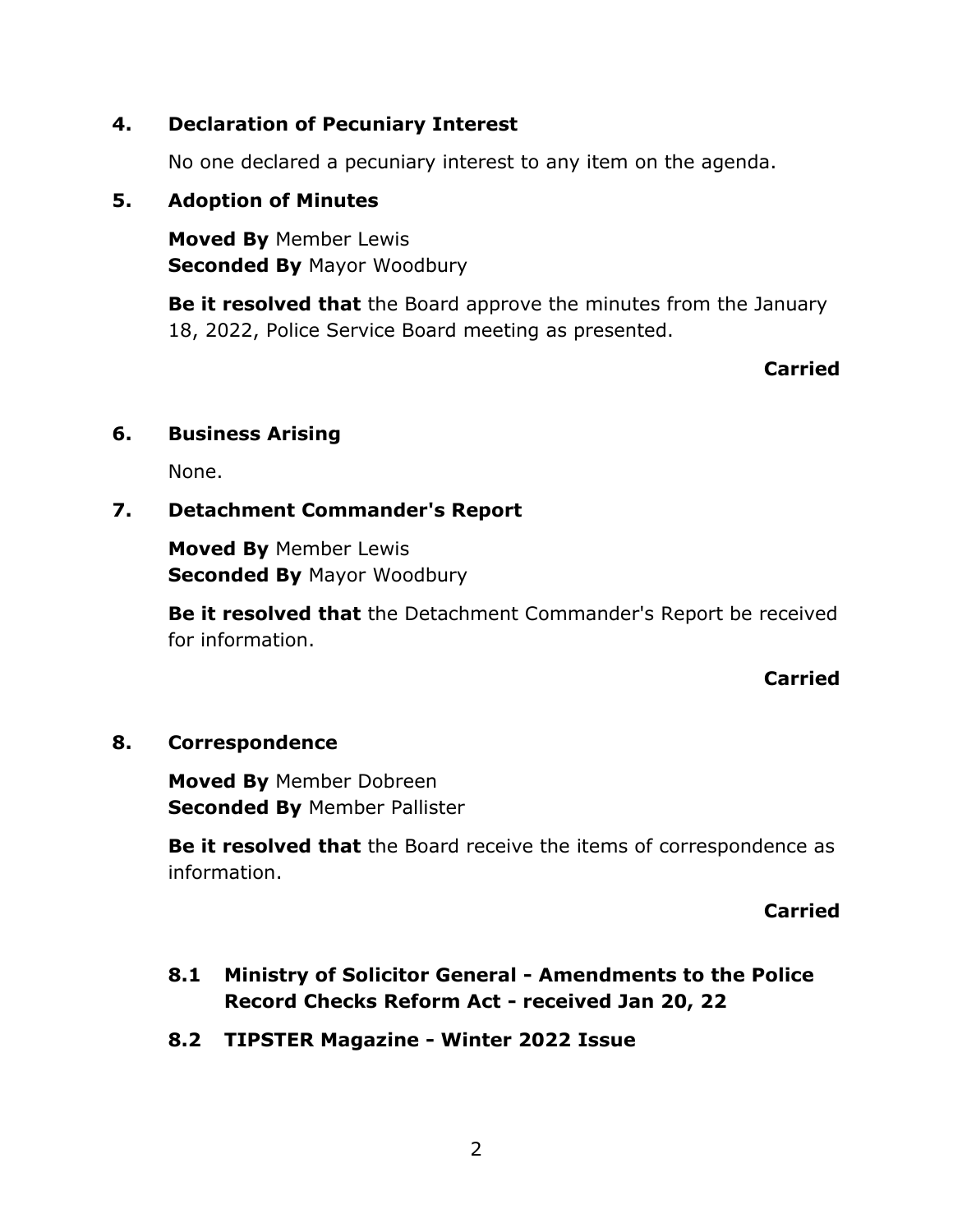#### **9. New / Unfinished Business**

#### **9.1 OAPSB 2022 Conference Attendance**

**Moved By** Mayor Woodbury **Seconded By** Member Pallister

**Be it resolved that** the Board approve Member(s) Frew and Woodbury's attendance at the 2022 OAPSB conference; and **That** the necessary registrations be completed through the Clerk's office.

## **Carried**

### **9.2 Police Service Board False Alarm By-law Approval**

**Moved By** Member Dobreen **Seconded By** Member Pallister

**Be it resolved that** by-law number 2022-01 being a by-law to impose fees for services provided by the Ontario Provincial Police, Grey County Detachment on behalf of the Corporation of the Township of Southgate Police Services Board relating to the reduction of false security alarms, as amended, be read a first, second and third time and finally passed this 15th day of March 2022 and signed by the Police Service Board Chair and Recording Secretary.

#### **Carried**

### **9.3 OPP Enhancement in Southgate**

Chair Frew updated Members on a request from Southgate CAO on enhancement of the OPP services for Southgate. Members discussed if there was a need for an additional Officer, or a Community Officer, the Detachment Commander noted that the OPP could present options to the Board, Members discussed the possibility of having a joint Board and Council meeting to have this information presented.